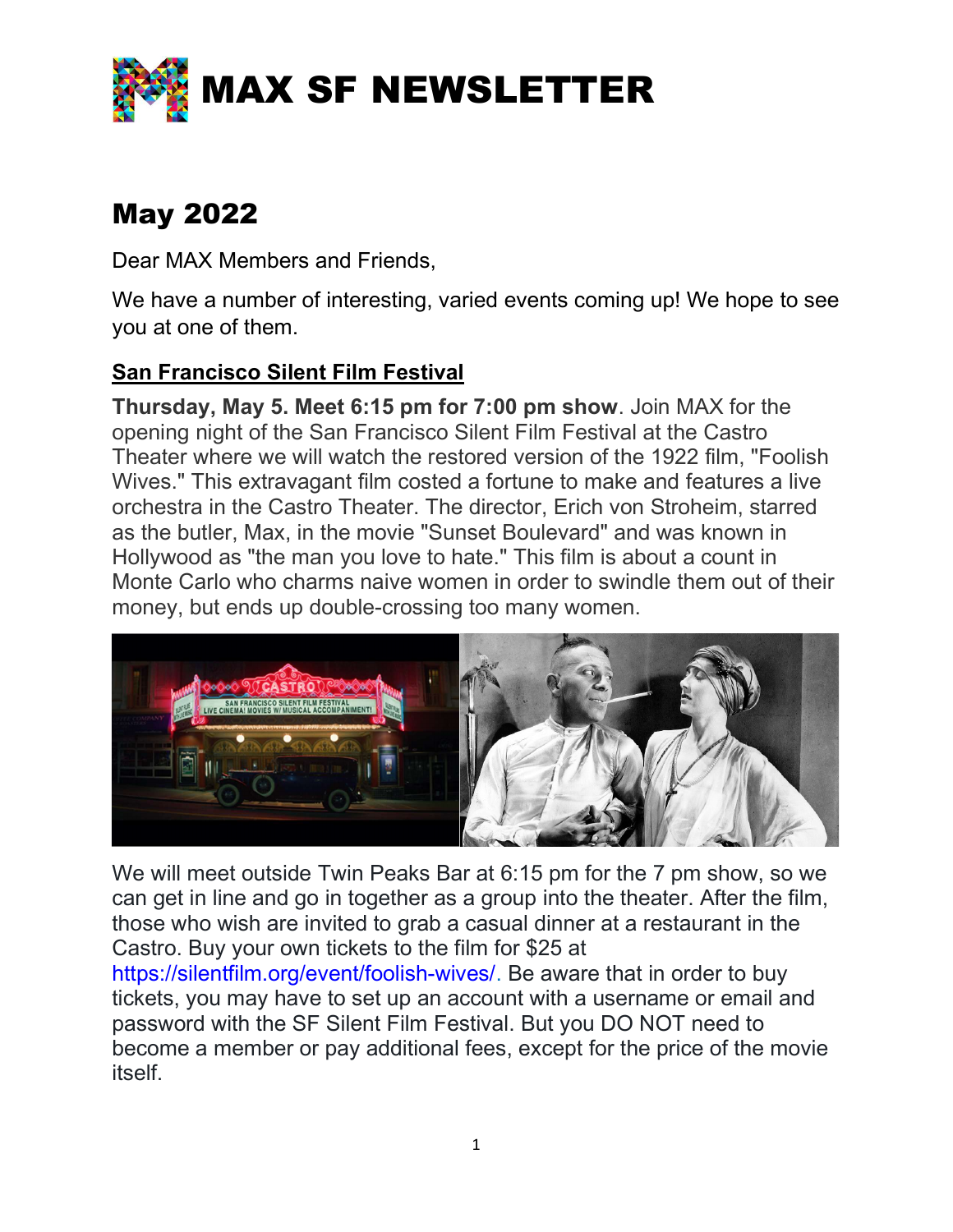

To register for this event, go to: https://maxsf.org/event-4762078 Champions for this event are Michael Meehan at michaeljmeehan999@gmail.com and Bruce Cecil at bruce.cecil@maxsf.org.

## First Friday

Come socialize with old friends and make some new friends at First Friday on May 6th at Beaux Bar, 2344 Market Street. The event goes from 5:30 pm to 7:30 pm. There is no entry or cover charge for this event. Happy hour prices apply as mixed drinks are buy one, get one free until 7pm. We look forward to seeing you there!

## Tequila Tasting Fiesta

Saturday, May 7, 5:00-8:00 pm. Join us for a Mexican-themed MAX Cinco de Mayo "Fiesta" on Siete de Mayo. The exact location will be sent to all who register, but the host site is a beautiful penthouse near Coit Tower in Telegraph Hill. The place has a gorgeous rooftop garden (weather permitting) with panoramic views overlooking the Golden Gate Bridge, Alcatraz Island and the Bay. We will taste and judge different tequilas. Then, we also will enjoy margaritas and a delicious meal of beef and beyond-beef enchiladas, chips and salsa, guacamole, etc. This is our MAX follow-up to our fabulous pre-pandemic bourbon-tasting parties, so you won't want to miss it!

To register for this event, go to: https://maxsf.org/event-4750850. Cost is just \$35, but RSVP soon, because space is limited to 20 participants. Please be fully vaccinated. Alcohol will be served, so please drink responsibly. For more information, contact Bruce Cecil at bruce.cecil@maxsf.org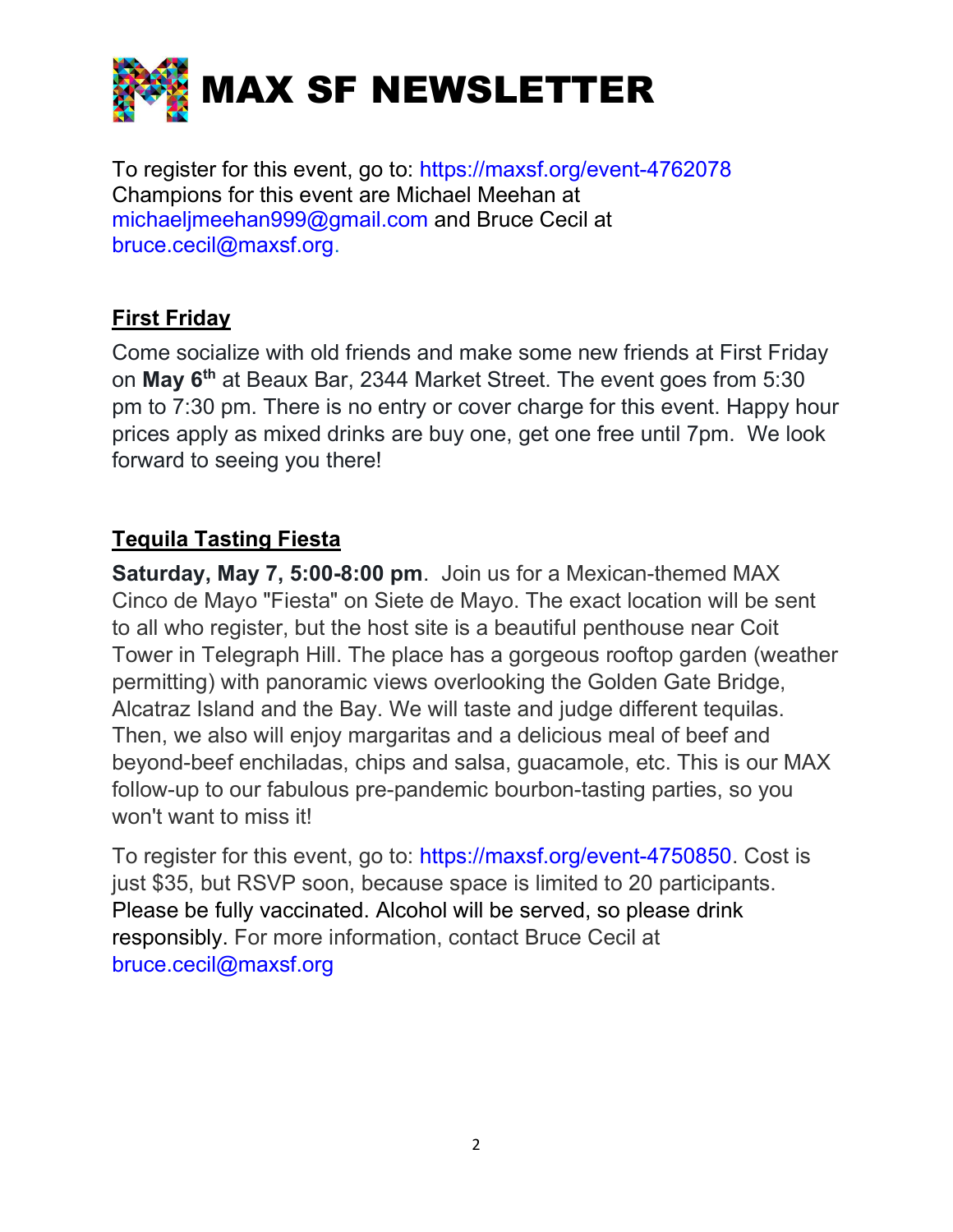

## Third Thursday

Third Thursday will be back at Beaux on May 19<sup>th</sup> from 5:30pm to 7:30pm. Like the First Friday event, there is no entry fee, and the same half price drink specials apply. Look forward to seeing everyone there!

# MAX Goes to the Opera (Simulcast)

Saturday, May 21, 9:30 am / 9:50 am. Join MAX to watch a simulcast broadcast of the opera "Lucia di Lammermoor" at the Century 9 Theater in the Westfield San Francisco Centre (on Market Street, off Powell Street We will meet in the theater lobby at 9:30 am for the 9:50 am show. The opera is being broadcast live from the New York Metropolitan Opera. Buy your individual tickets on your own on-line at Fathom Events, https://www.fathomevents.com/categories/performing-arts. Tickets are \$27 for adults and \$25 for seniors.

Optional Lunch - After the opera, we will walk over to Neiman Marcus for an optional lunch. The cost of the lunch is extra, and will depend on your individual order. If you wish to attend the lunch, you MUST register at https://maxsf.org/event-4790120 and pay a \$20 deposit for the lunch by midnight of May 18. There is no limit for the Opera, but space is limited to only 10 people for the lunch. A wait list is available for possible additional spaces. Your deposit of \$20 will be returned to you on the event day at the restaurant. We need the deposit to guarantee attendance because Neiman Marcus requires us to make a reservation. There will be no refund of this deposit for cancelations or for no-shows.

Opera Cliff Notes: The opera originally was set among warring clans in Scotland, but has been reset for this performance in the American Rust Belt, in order to modernize the context for the performance. The opera is most famous for the quality and vocal range of the singing. In the 19<sup>th</sup> century, there was an explosion of singers with large vocal ranges and the dexterity to perform very difficult notes, a style that became known as "Bel Canto." Many operas, including this one, were composed so these singers could show off their extraordinary vocal skills. But the majority of these operas are not performed today because few singers today are capable of singing Bel Canto, or do not want to risk harming their voices by singing these extraordinarily difficult notes and ranges. This performance of "Lucia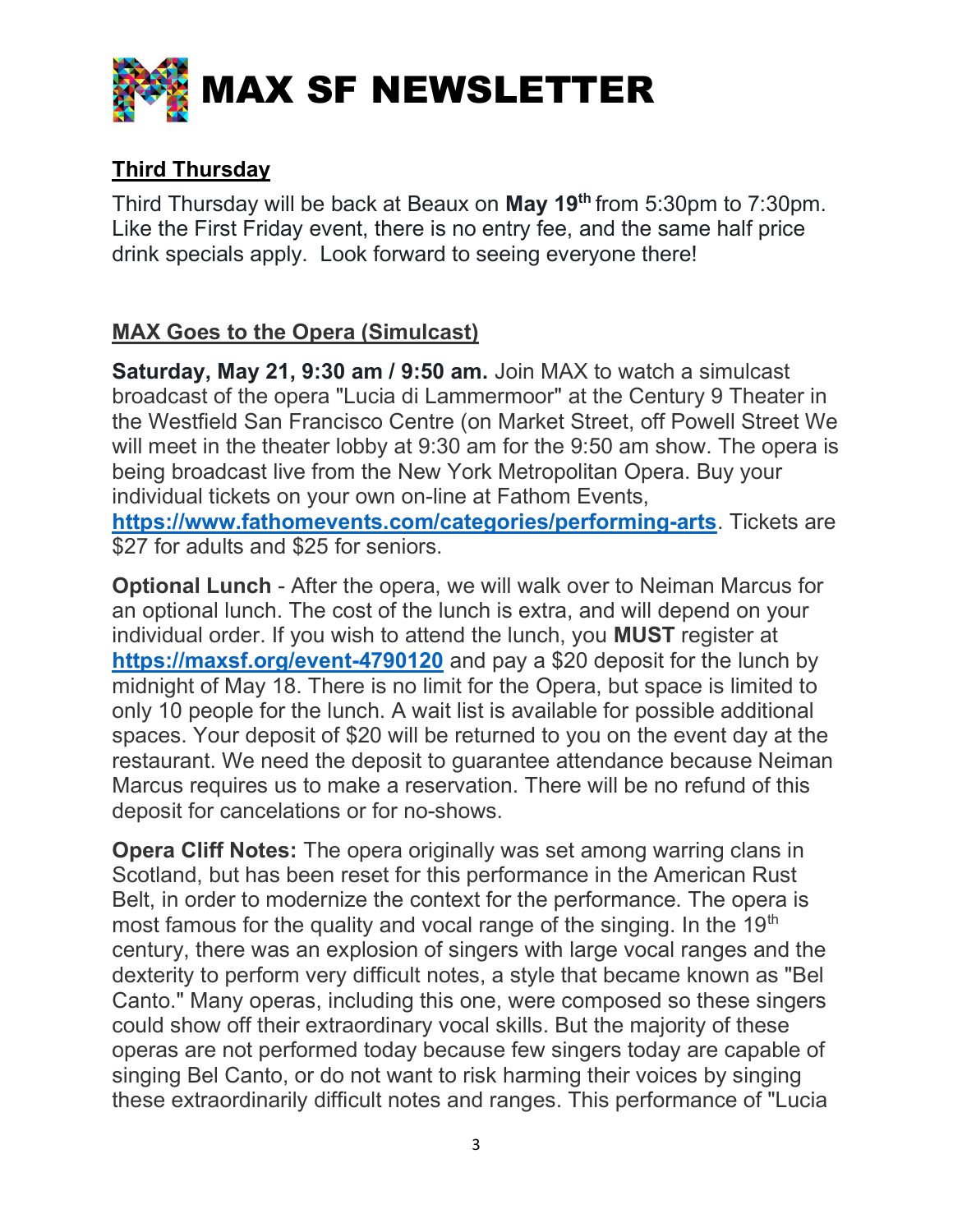

di Lammermoor" is a very rare opportunity to hear Bel Canto. The opera is especially famous for a difficult soprano scene, in which a flute joins in a duet, and in which the soprano singer can choose either to sing the aria as it is written, or to improvise, which results in an operatic "jazz improvisation." Join MAX for this thrilling and unique opera experience!

For additional information, contact Bruce Cecil at bruce.cecil@maxsf.org or Michael Meehan at michaelimeehan999@gmail.com.

#### Dinner at Jannah

Friday, May 20 at 5:30 pm/6:30 pm – Join event champions, Elie Abijaoude and Jim Tom, for a delicious multi-course Middle Eastern dinner at Jannah Restaurant located at 1775 Fulton (at Masonic Ave) in San Francisco. The meal will be prix-fixe with a set menu served family style. Diners will share nine courses consisting of five appetizers, three entrees and a dessert. Entrees consist of Salmon Kebab, Kuzi (chicken) and Sambousek (vegetarian phyllo pastry). Appetizers include Falafel Pizza, Grilled Eggplant and Muhammara (roasted red pepper). For a complete description of the menu, click on the event link following below. Wine also is included and is curated by MAX member, Jerry Tusan, a local wine distributor.

#### Dinner will be at 6:30 pm, but the evening starts at 5:30 pm at Jannah for wine and socializing.

This event is only \$50/person for MAX members and \$55 for non-members, including tax and tip. Price includes wine for dinner and social hour. Reserve your spot now as this wonderful meal likely will sell out. NO REFUNDS after May 15.

To register and for more information, click on the following link: https://maxsf.org/event-4799515 Deadline to register is May 15. Event is planned for 35 people, but a waitlist will be made available for possible additional spaces. If we reach our capacity, the restaurant likely will close for our exclusive use. For additional information, contact Jim Tom at jim.tom@maxsf.org.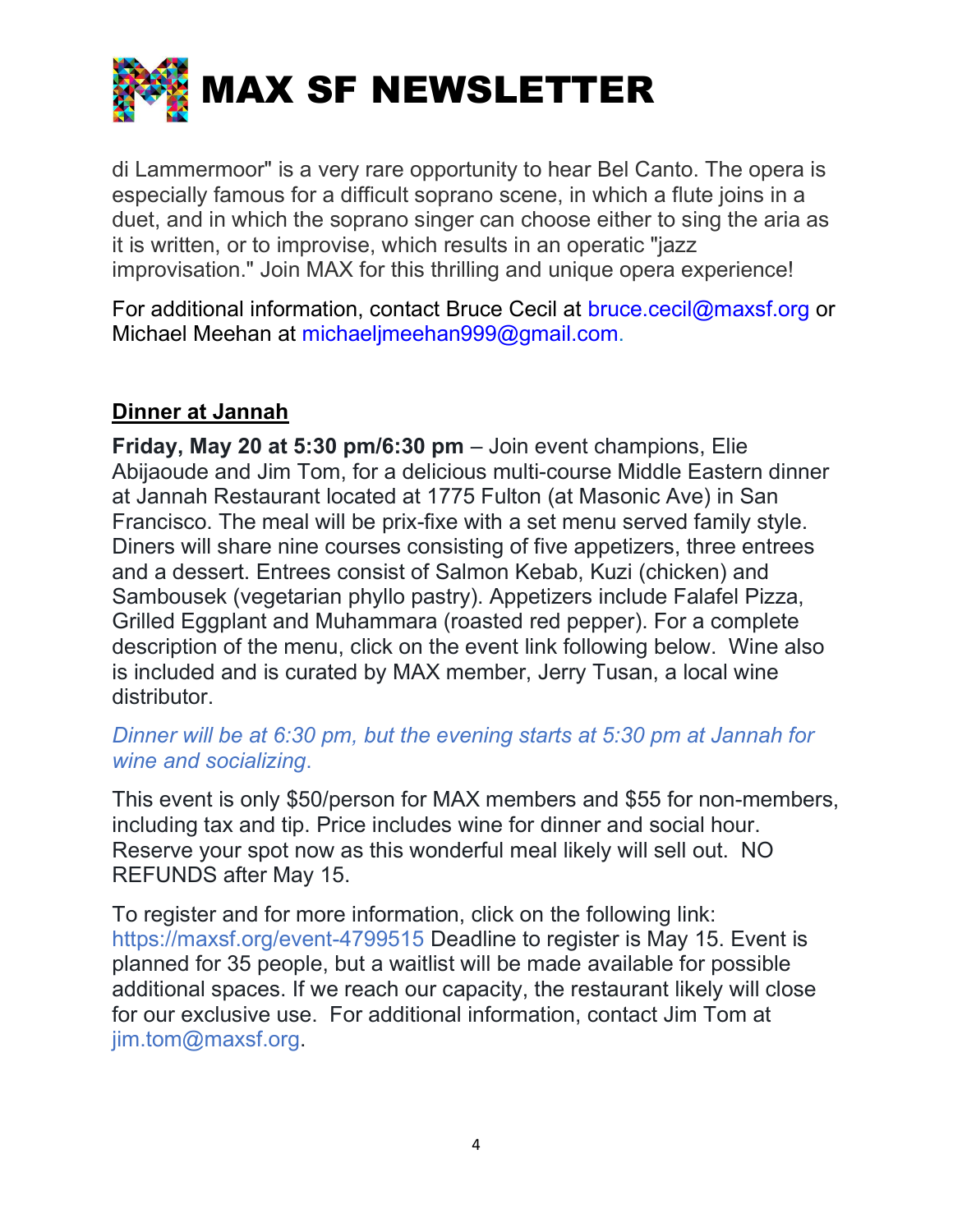

# Filoli in Woodside – SOLD OUT

### Event Recap

- May 5 Silent Film Festival
- May 6 First Friday
- May 7 Tequila Tasting Fiesta
- May 19 Third Thursday
- May 20 Dinner at Jannah
- May 21 Opera simulcast Lucia di Lammermoor
- June 4 Filoli

#### Other Upcoming Events

Events in the planning stages include the following activities. Upcoming newsletters will provide more details. Contact a board member to help champion an event!

- June/July Dine-about at Blind Butcher
- June 25 Frameline
- Summer Dine-about at Poesia
- Summer Miniature Golf
- Summer/Fall Thai Cooking Class

## Recap of Recent Past Events



Dinner after First Friday – After First Friday, a group of new and old friends extended the evening to dine at Vico Cavone in the Castro.